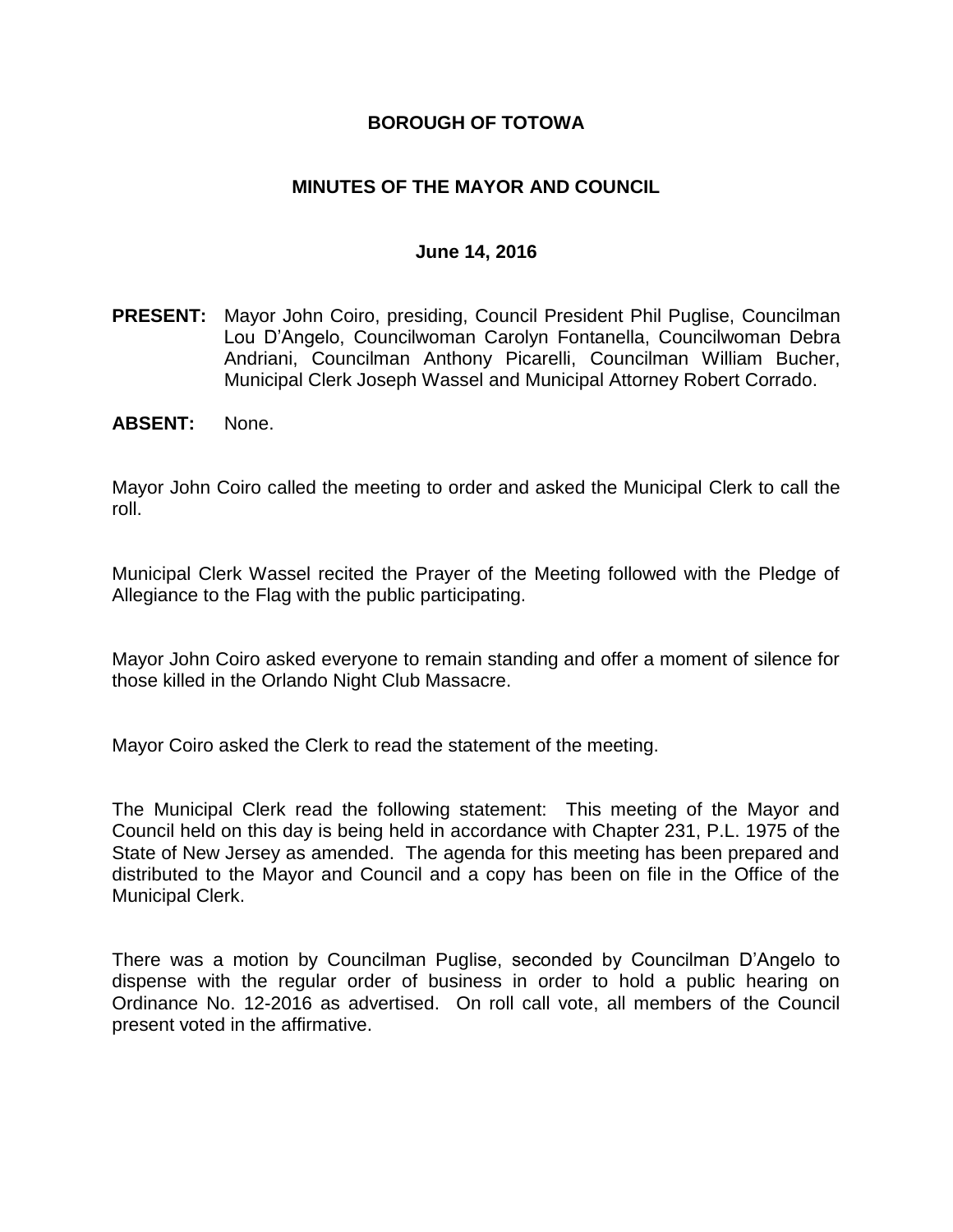Municipal Clerk Wassel announced that Ordinance No. 12-2016 has been advertised for public hearing for Tuesday, June 14, 2016.

Municipal Clerk Wassel read the legal notice and the title of Ordinance No. 12-2016.

There was a motion by Councilman Puglise, seconded by Councilman D'Angelo to open the public hearing. On roll call vote, all members of the Council present voted in the affirmative.

Mayor Coiro asked if any citizens wished to be heard on Ordinance No. 12-2016.

### CITIZENS HEARD:

There were no citizens who wished to be heard.

There was a motion by Councilman Puglise, seconded by Councilman D'Angelo to close the public hearing. On roll call vote, all members of the Council present voted in the affirmative.

Municipal Clerk Wassel read Ordinance No. 12-2016 by title:

#### **ORDINANCE NO. 12-2016**

#### **A CAPITAL ORDINANCE AMENDING ORDINANCE NOS. 08-2012, 06-2013, 10-2013, 05-2014 AND 09-2015 APPROPRIATING AN ADDITIONAL \$101,066 FOR SEWER MAIN IMPROVEMENTS TO BE UNDERTAKEN BY THE BOROUGH OF TOTOWA AND TO APPROPRIATE AN ADDITIONAL \$101,066 FROM A COMMUNITY DEVELOPMENT BLOCK GRANT**

There was a motion by Councilman Puglise, seconded by Councilman D'Angelo to adopt Ordinance No. 12-2016 on second and final reading. On roll call vote, all members of the Council present voted in the affirmative.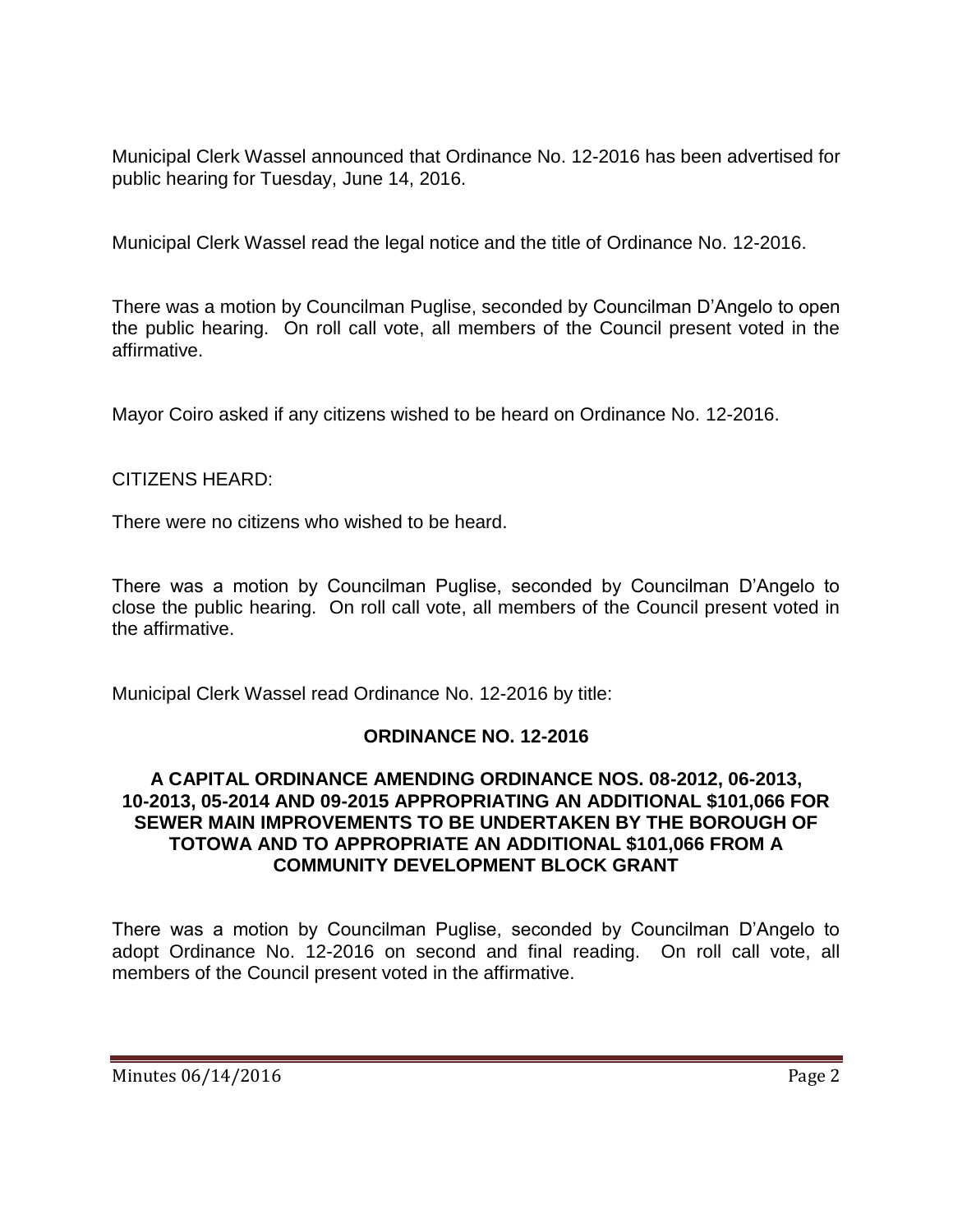There was a motion by Councilman Puglise, seconded by Councilman D'Angelo to revert to the regular order of business. On roll call vote, all members of the Council present voted in the affirmative.

Mayor Coiro asked if any members of the Council, the Municipal Clerk or the Municipal Attorney wished to address the Council.

Councilman Puglise: Thanked the Di Paolo family and Century 21 for placing the flags around the Borough for Memorial Day and asked that a letter of thanks be sent.

Councilman D'Angelo: Stated that is very appropriate for today because it is Flag Day and wished Councilman Puglise a belated birthday.

Councilwoman Andriani: Announced the following: 1) That there will be a late registration tomorrow at the Library for Summer Recreation Camp; 2) The pool will be opening for the season on Friday, June  $17<sup>th</sup>$  at 12:00 p.m.; 3) Just a Save the Date reminder for the Health Fair to be held on September  $17<sup>th</sup>$ .

### CITIZENS HEARD:

Rich Florian, 414 Riverview Drive: Said that he is concerned about two trees on the property next door that the town just purchased. Mayor Coiro: Advised him that we will check out the trees and have them trimmed as needed and also that we will be maintaining the property. Then informed him that we haven't demolished the home yet because we have to purchase one more through the program.

Lori DiPentima, 228 Grant Avenue & Ann Hritz, 224 Grant Avenue: Said that is has become difficult to park on their street because of buses that are parking there and too many people living in some of the homes there. Asked if the governing body could amend the ordinance to regulate commercial vehicles from parking on the streets and also to check out if illegal residents are living in the homes. Mayor Coiro: Responded that we can certainly look into amending the parking ordinance and would also send our Housing Officer Allen Del Vecchio to check out the homes in question for illegal residents.

There was a motion by Councilman Puglise, seconded by Councilman D'Angelo to approve the Minutes of the Mayor and Council for the Youth Week meeting of May 24, 2016. On roll call vote, all members of the Council present voted in the affirmative.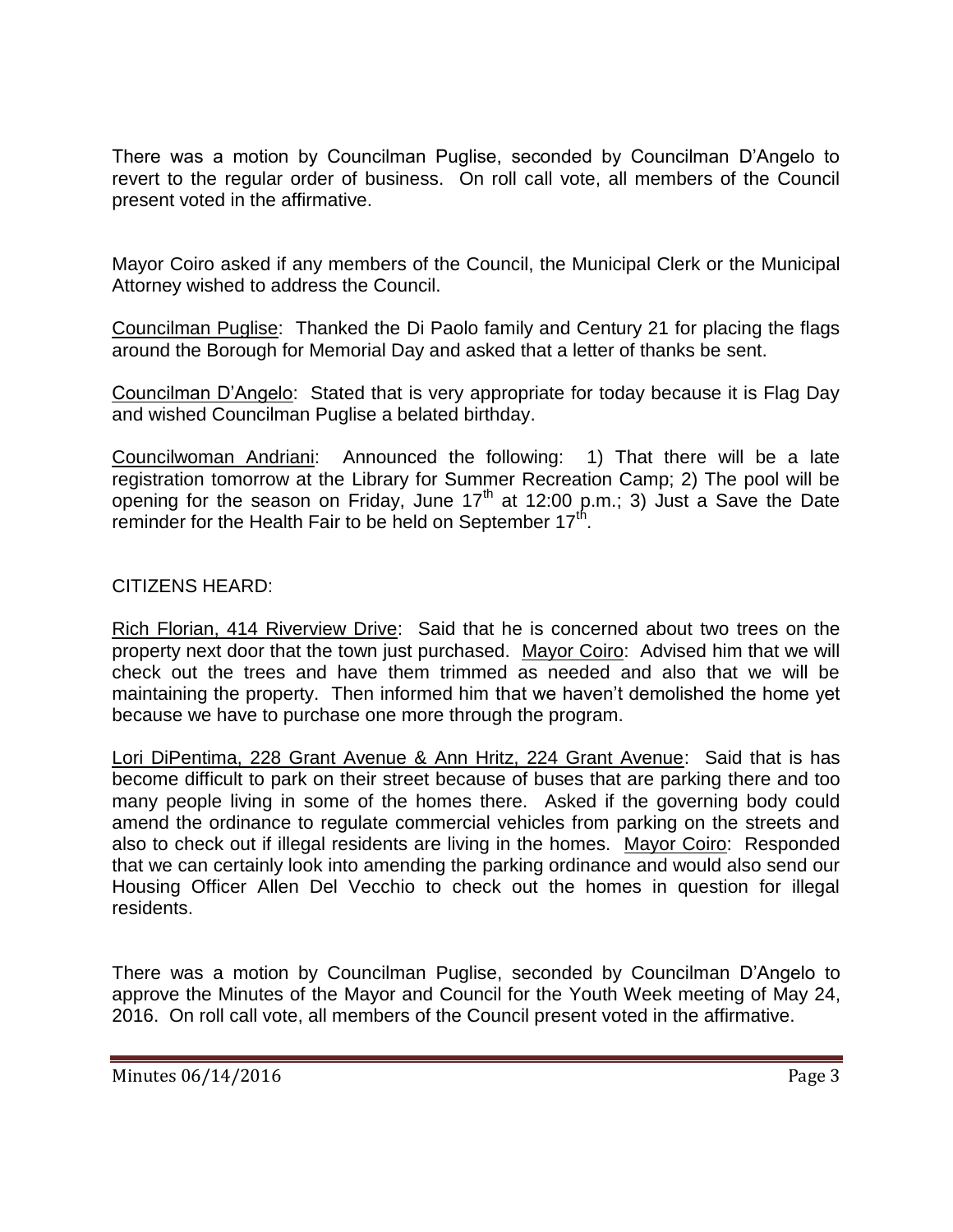### COMMITTEE ON FINANCE:

There was a motion by Councilman Picarelli, seconded by Councilman D'Angelo to approve Resolution No. 2016-13 for the payment of bills. On roll call vote, all members of the Council present voted in the affirmative.

There was a motion by Councilman Picarelli, seconded by Councilman D'Angelo to approve the following resolution authorizing the Treasurer to issue refunds to various property owners pursuant to State Tax Court judgments. On roll call vote, all members of the Council present voted in the affirmative.

#### RESOLUTION

WHEREAS there has been a State Tax Court Judgment, to reduce the evaluation on the following:

| <u>Bik</u> | <u>Lot</u> | <b>Property/Owner</b>                    | Payable To:                                                                                                           | Year | From      | <u>To</u>       | Amount     |
|------------|------------|------------------------------------------|-----------------------------------------------------------------------------------------------------------------------|------|-----------|-----------------|------------|
| 145        | 8.01       | 589 Union Blvd<br>Joseph & Marie Corrado | "Daniel G. Keough,<br>Trustee"                                                                                        | 2009 | 1.466.900 | 1.340.000       | \$2,055.78 |
| 145        | 8.01       | (same as above)                          | (same as above)                                                                                                       | 2010 | 1.466.900 | 1,220,900       | \$4,201.68 |
|            |            |                                          | Mail to:                                                                                                              |      |           | <b>Total ck</b> | \$6,257.46 |
|            |            |                                          | Ventura, Miesowitz,<br>Keough & Warner<br><b>Counselors At Law</b><br>783 Springfield Ave.<br>Summit, N.J. 07901-2332 |      |           |                 |            |

NOW, THEREFORE, BE IT RESOLVED, that the Treasurer of the Borough of Totowa is authorized to refund these amounts.

There was a motion by Councilman Picarelli, seconded by Councilman D'Angelo to approve the following resolution authorizing the Treasurer to effectuate redemption of Tax Sale Certificate #15-00006, Block 163, Lot 2, 226 Winifred Drive. On roll call vote, all members of the Council present voted in the affirmative.

#### **RESOLUTION**

Certificate of Sale #15-00006 Block 163, Lot 12

Minutes 06/14/2016 **Page 4**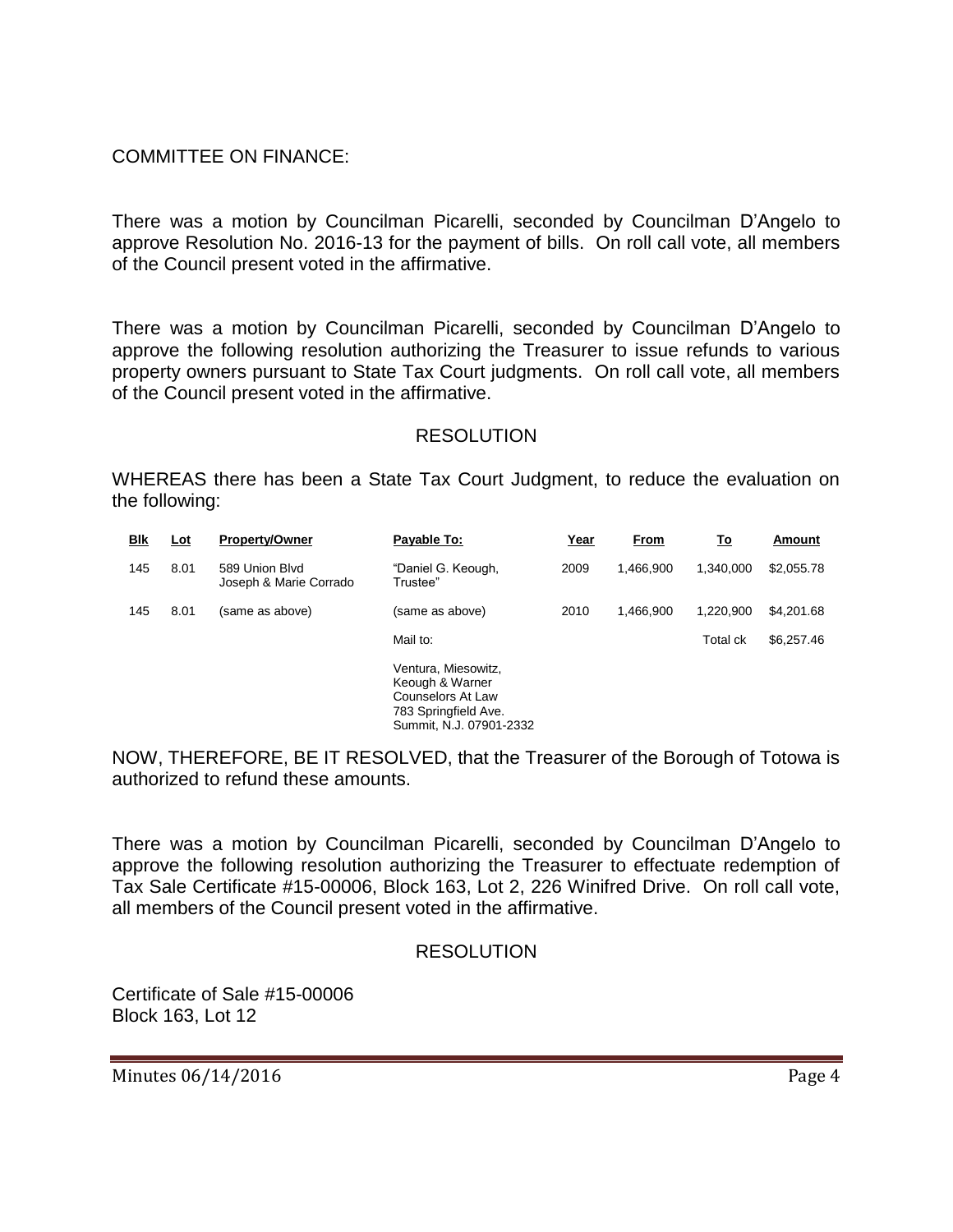PROPERTY: 226 Winifred Drive Totowa, N.J. 07512 OWNER: James Gilday

WHEREAS, at the Municipal Tax Sale on October 22, 2015, a lien was sold on Block 163, Lot 12 also known as 226 Winifred Drive, Totowa, for 2014 delinquent taxes; and

WHEREAS, this lien, known as Tax Sale Certificate #15-00006, was sold to US Bank Cust BV001 Trst & Crdtrs, for a 0% redemption fee and a \$18,100.00 premium; and

WHEREAS, Evident Title Agency, Inc. on behalf of James Gilday, owner, has effected redemption of Certificate #15-00006 in the amount of \$16,727.08.

NOW, THEREFORE, BE IT RESOLVED, that the Treasurer be authorized to issue a check in the amount of \$16,727.08, payable to "US Bank Cust BV001 Trst & Crdtrs, 50 South 16<sup>th</sup> Street, Suite 2050, Philadelphia, Pa. 19102-2513, for the redemption of Tax Sale Certificate #15-00006.

BE IT FURTHER RESOLVED, that the Treasurer be authorized to issue a check in the amount of \$18,100.00 (Premium) to the aforementioned lien holder.

Upon the recommendation of the Committee, there was a motion by Councilman Picarelli, seconded by Councilman D'Angelo to appoint Irene Upritchard as a Violations Clerk for the Municipal Court. On roll call vote, all members of the Council present voted in the affirmative.

# MAYOR'S APPOINTMENT

I, Mayor John Coiro, with the advice and consent of the Council do hereby appoint Irine Upritchard as a Violations Clerk for the Municipal Court for a one year term expiring on December 31, 2016.

There was a motion by Councilman Picarelli, seconded by Councilman D'Angelo to confirm the appointment. On roll call vote, all members of the Council present voted in the affirmative.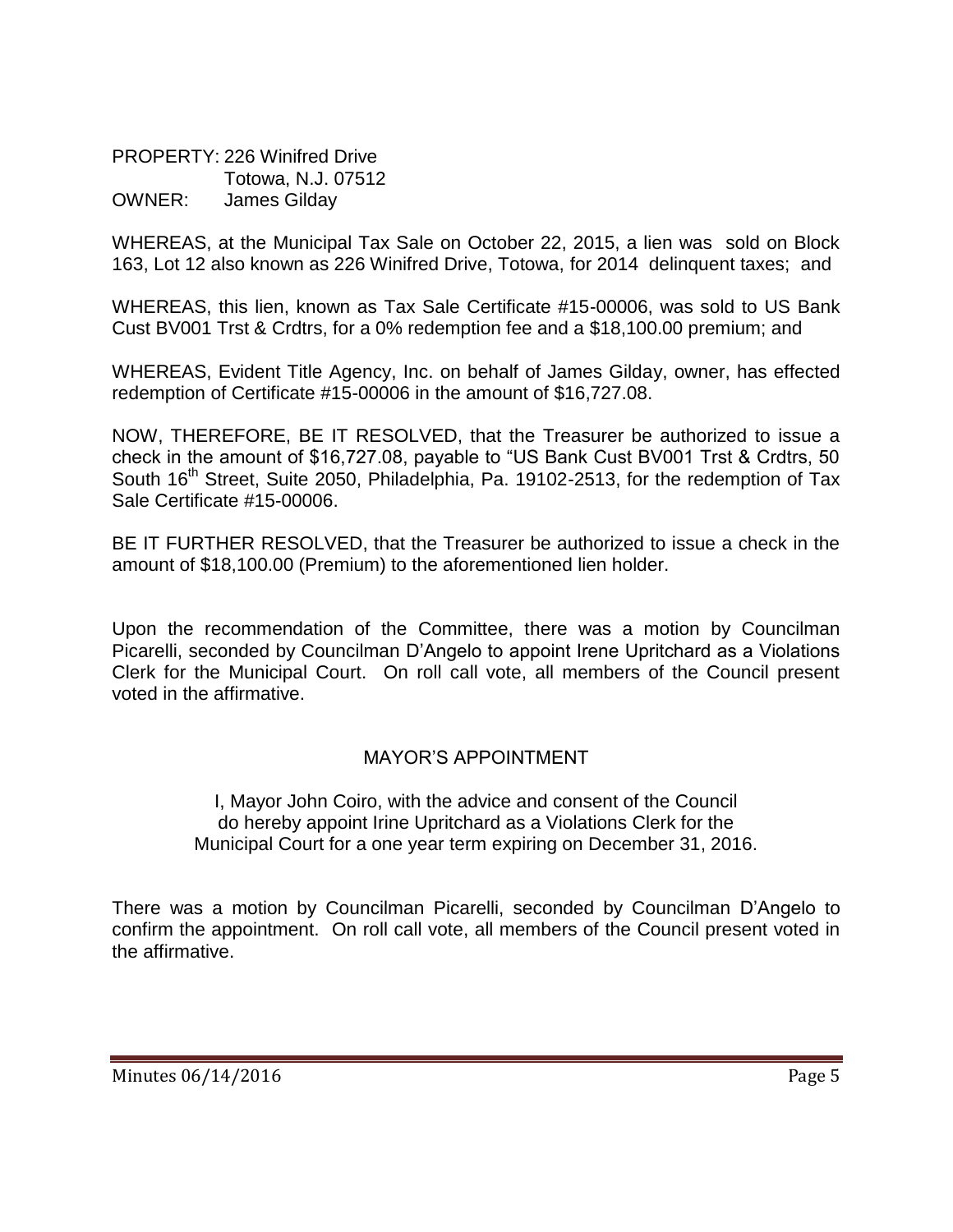There was a motion by Councilman Picarelli, seconded by Councilman D'Angelo to approve the following Resolution Authorizing Execution Of An Agreement With The Morris County Cooperative Pricing Council To Renew Membership Therein For The Period Of October 1, 2016 Through September 30, 2021. On roll call vote, all members of the Council present voted in the affirmative.

# RESOLUTION NO. 79-2016

#### RESOLUTION AUTHORIZING EXECUTION OF AN AGREEMENT WITH THE MORRIS COUNTY COOPERATIVE PRICING COUNCIL TO RENEW MEMBERSHIP THEREIN FOR THE PERIOD OF OCTOBER 1, 2016 THROUGH SEPTEMBER 30, 2021

WHEREAS, the Morris County Cooperative Pricing Council ("MCCPC") was created in 1974 to conduct a voluntary cooperative pricing system with municipalities, boards of education and other public bodies located in the County of Morris and adjoining counties; and

WHEREAS, the purpose of the MCCPC is to provide substantial savings on various goods and services to its members through the cooperative public bidding process; and

WHEREAS, the Borough of Totowa desires to enter into an Agreement with the MCCPC, with the Township of Randolph as Lead Agency, to renew its membership in the MCCPC for the period of October 1, 2016 through September 30, 2021.

NOW, THEREFORE, BE IT RESOLVED, that the Borough of Totowa, County of Passaic, State of New Jersey as follows:

1. The Mayor and Council of the Borough of Totowa hereby authorizes the execution of an Agreement with the Morris County Cooperative Pricing Council by the Township of Randolph as Lead Agency dated October 1, 2016 pursuant to N.J.S.A. 40A:11-11(5). Said Agreement is for renewal of membership in the MCCPC for a five (5) year period from October 1, 2016 through September 30, 2021.

2. The Municipal Clerk of the Borough of Totowa is hereby directed to submit a copy of this adopted Resolution, along with an executed Agreement, to Randolph Township as Lead Agency of the MCCPC.

3. This Resolution shall take effect immediately upon final passage according to law.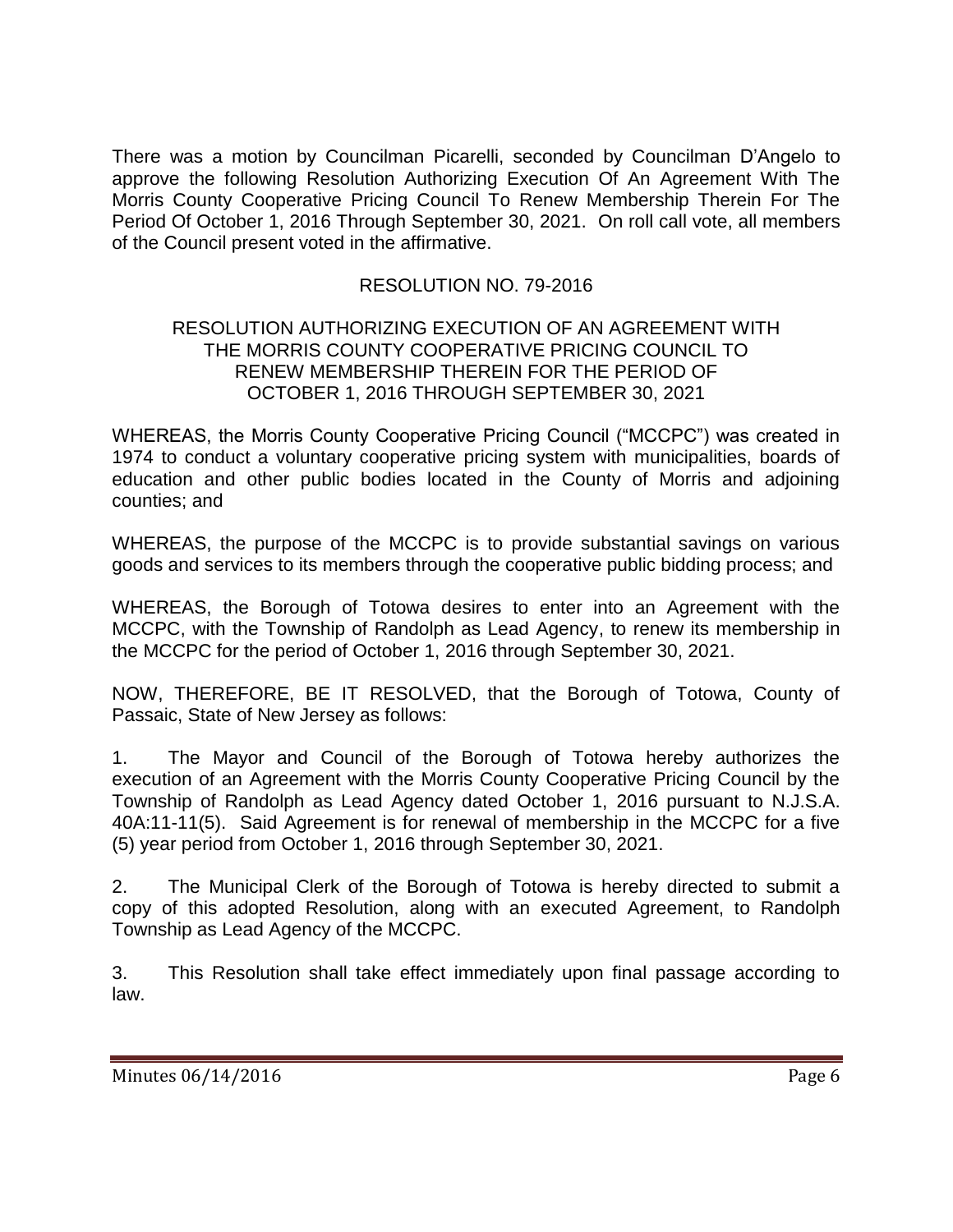4. Appropriate Borough of Totowa officials are authorized and directed to perform all required acts for the purpose of this Resolution.

There was a motion by Councilman Picarelli, seconded by Councilman D'Angelo to approve Resolution Authorizing Agreement Between The Borough Of Totowa And Language Line Services, Inc. On roll call vote, all members of the Council present voted in the affirmative.

# RESOLUTION NO. 80-2016

#### RESOLUTION AUTHORIZING AGREEMENT BETWEEN THE BOROUGH OF TOTOWA AND LANGUAGE LINE SERVICES, INC.

WHEREAS, the Borough of Totowa Municipal Court Administrator has requested the use of an Over the Phone Interpreter ("OPI") Service Company for the Borough of Totowa Municipal Court; and

WHEREAS, the Mayor and Council of the Borough of Totowa have determined that there is a need for this service for the Borough of Totowa Municipal Court system; and

WHEREAS, Language Line Services, Inc., One Lower Ragsdale Drive, Monterey, California 93949 has submitted a proposal and Master Agreement to the Borough of Totowa via email on June 1, 2016, a copy of which is on file in the office of the Borough of Totowa Municipal Clerk; and

WHEREAS, the Mayor and Council of the Borough of Totowa did on June 14, 2016 examine the proposal submitted by Language Line Services, Inc.; and

WHEREAS, the Mayor and Council of the Borough of Totowa desire to authorize an agreement with Language Line Services, Inc. for the OPI translation and interpreter services for the Borough of Totowa Municipal Court; and

WHEREAS, pursuant to the applicable New Jersey State laws, the agreement for these services may be authorized without public bidding.

NOW, THEREFORE, BE IT RESOLVED, that the Mayor and Council of the Borough of Totowa do hereby authorize the Borough of Totowa to enter into an agreement with Language Line Services, Inc. to provide an Over the Phone Interpreter services for the Borough of Totowa Municipal Court in accordance with their Master Agreement.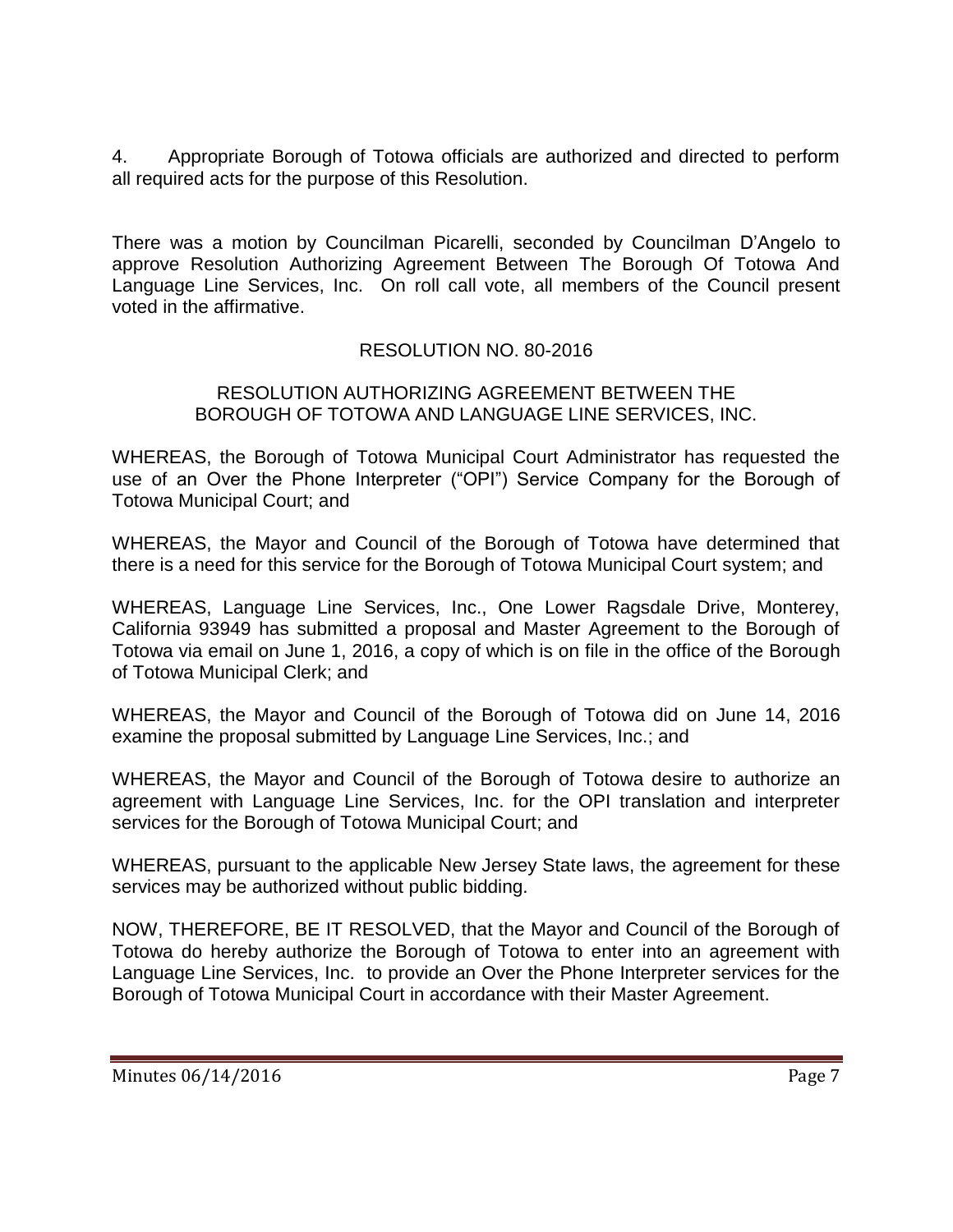BE IT FURTHER RESOLVED, that the Municipal Council of the Borough of Totowa does hereby authorize the Municipal Clerk and Mayor to execute any and all instruments relating thereto.

#### COMMITTEE ON PUBLIC SAFETY:

A letter was received from Lincoln Fire Company requesting permission to attend the Mamaroneck, NY Fire Department's annual parade on Wednesday, June 29, 2016. There was a motion by Councilman Puglise, seconded by Councilwoman Fontanella to grant permission. On roll call vote, all members of the Council present voted in the affirmative.

### COMMITTEE ON PUBLIC WORKS:

There was a motion by Councilman D'Angelo, seconded by Councilman Puglise to accept the following bids for the Supervisory Control And Data Acquisition (SCADA) System. On roll call vote, all members of the Council present voted in the affirmative.

| Company                              | <b>Total Bid</b> |
|--------------------------------------|------------------|
| Longo Electrical-Mechanical, Inc.    | \$75,297.00      |
| Wharton, NJ 07885                    |                  |
| Electronic Drives and Controls, Inc. | \$70,000.00      |
| Parsippany, NJ 07054                 |                  |

Upon the recommendation of the Committee, there was a motion by Councilman D'Angelo, seconded by Councilman Puglise to carry the motion to adopt the resolution to award the contract or reject the bids for the Supervisory Control And Data Acquisition (SCADA) System. On roll call vote, all members of the Council present voted in the affirmative.

There was a motion by Councilman D'Angelo, seconded by Councilman Puglise to adopt the following Resolution Authorizing The Purchase And Delivery Of A Line Striper Street Paint Machine. On roll call vote, all members of the Council present voted in the affirmative.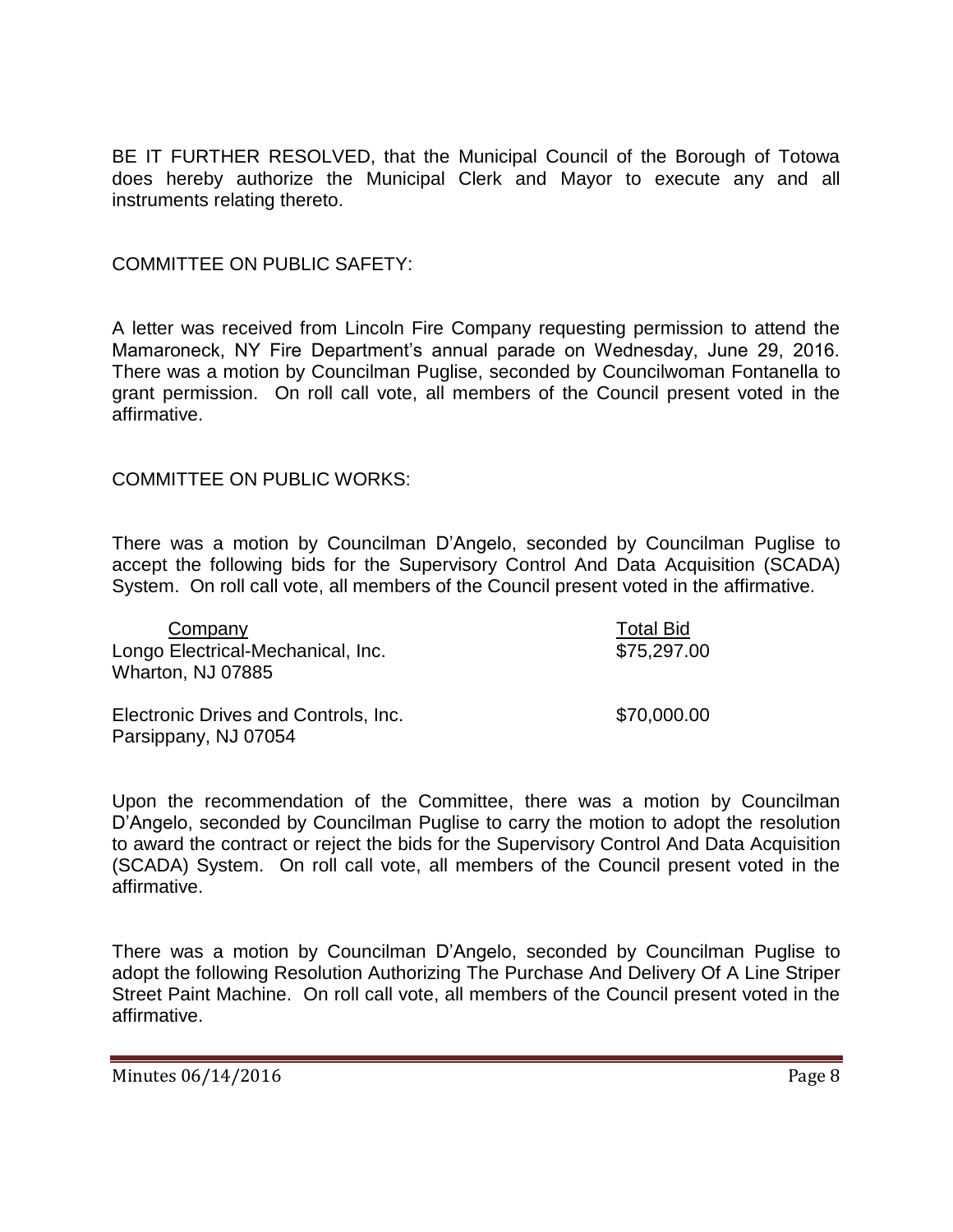# RESOLUTION NO. 81-2016

### RESOLUTION AUTHORIZING THE PURCHASE AND DELIVERY OF A LINE STRIPER STREET PAINT MACHINE

WHEREAS, the Borough of Totowa Department of Public Works ("DPW") Superintendent has requested that a street paint machine be purchased and added to the Borough of Totowa DPW equipment; and

WHEREAS, the Mayor and Council of the Borough of Totowa have determined that there is a need for this equipment to be used by DPW personnel for street line painting throughout the municipality; and

WHEREAS, the Mayor and Council of the Borough of Totowa desire to authorize the purchase of the street paint machine; and

WHEREAS, State of New Jersey Contract No. 8223 has been awarded to Sherwin Williams, 832 Mountainview Boulevard, Wayne, New Jersey 07470 for the purchase of a Line Striper-Line Lazer 3400; and

WHEREAS, pursuant to the applicable New Jersey State laws, the purchase of this line striper street paint machine may be authorized without public bidding.

NOW, THEREFORE, BE IT RESOLVED, that the Mayor and Council of the Borough of Totowa do hereby authorize the purchase and delivery of one (1) Line Striper-Line Lazer 3400 from Sherwin Williams in the amount of \$3,490.00.

BE IT FURTHER RESOLVED, that the Mayor and Municipal Council of the Borough of Totowa do hereby authorize the Municipal Clerk and DPW Superintendent to execute any and all instruments relating thereto.

There was a motion by Councilman D'Angelo, seconded by Councilman Puglise to adopt the following Resolution Authorizing The Purchase And Delivery Of A Turf Liner Field Paint Machine. On roll call vote, all members of the Council present voted in the affirmative.

# RESOLUTION NO. 82-2016

### RESOLUTION AUTHORIZING THE PURCHASE AND DELIVERY OF A TURF LINER FIELD PAINT MACHINE

Minutes 06/14/2016 **Page 9**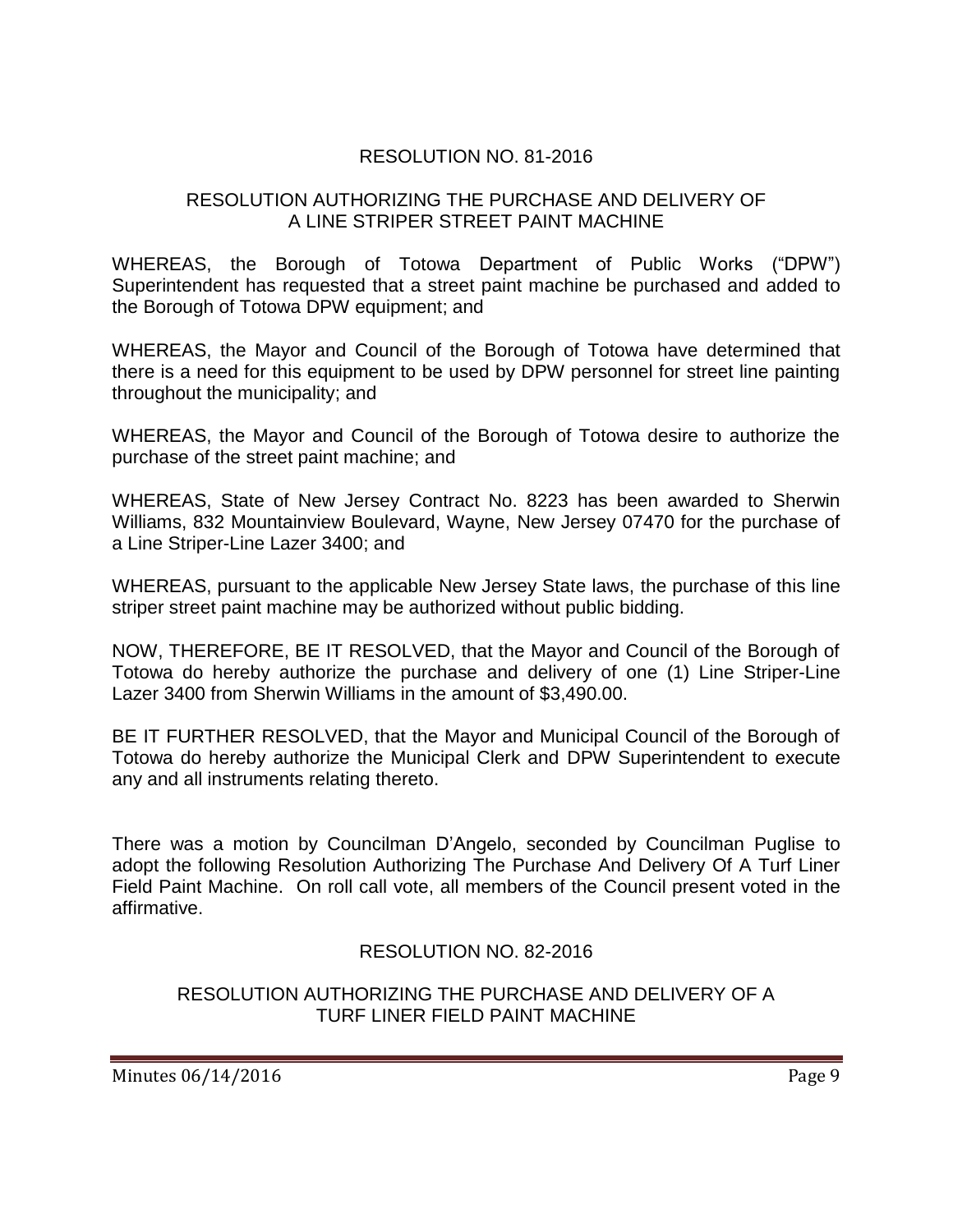WHEREAS, the Borough of Totowa Department of Public Works ("DPW") Superintendent has requested that a field paint machine be purchased and added to the Borough of Totowa DPW equipment; and

WHEREAS, the Mayor and Council of the Borough of Totowa have determined that there is a need for this equipment to be used by DPW personnel for line painting the various sports fields throughout the municipality; and

WHEREAS, the Mayor and Council of the Borough of Totowa desire to authorize the purchase of the field paint machine; and

WHEREAS, State of New Jersey Contract No. 8223 has been awarded to Sherwin Williams, 832 Mountainview, Boulevard, Wayne, New Jersey 07470 for the purchase of a Turf Liner Field Paint machine; and

WHEREAS, pursuant to the applicable New Jersey State laws, the purchase of this field paint machine may be authorized without public bidding.

NOW, THEREFORE, BE IT RESOLVED, that the Mayor and Council of the Borough of Totowa do hereby authorize the purchase and delivery of one (1) Turf Liner Field Marking machine from Sherwin Williams in the amount of \$1,899.00.

BE IT FURTHER RESOLVED, that the Mayor and Municipal Council of the Borough of Totowa do hereby authorize the Municipal Clerk and DPW Superintendent to execute any and all instruments relating thereto.

COMMITTEE ON ENGINEERING & PUBLIC PROPERTY:

There was a motion by Councilwoman Fontanella, seconded by Councilwoman Andriani to adopt the following Resolution Authorizing Reimbursement To The Borough Of Woodland Park For The Replacement Of Various Sections Of 24" Sanitary Sewer Main. On roll call vote, all members of the Council present voted in the affirmative.

# RESOLUTION NO. 83-2016

### RESOLUTION AUTHORIZING REIMBURSEMENT TO THE BOROUGH OF WOODLAND PARK FOR THE REPLACEMENT OF A SECTION OF 24" SANITARY SEWER MAIN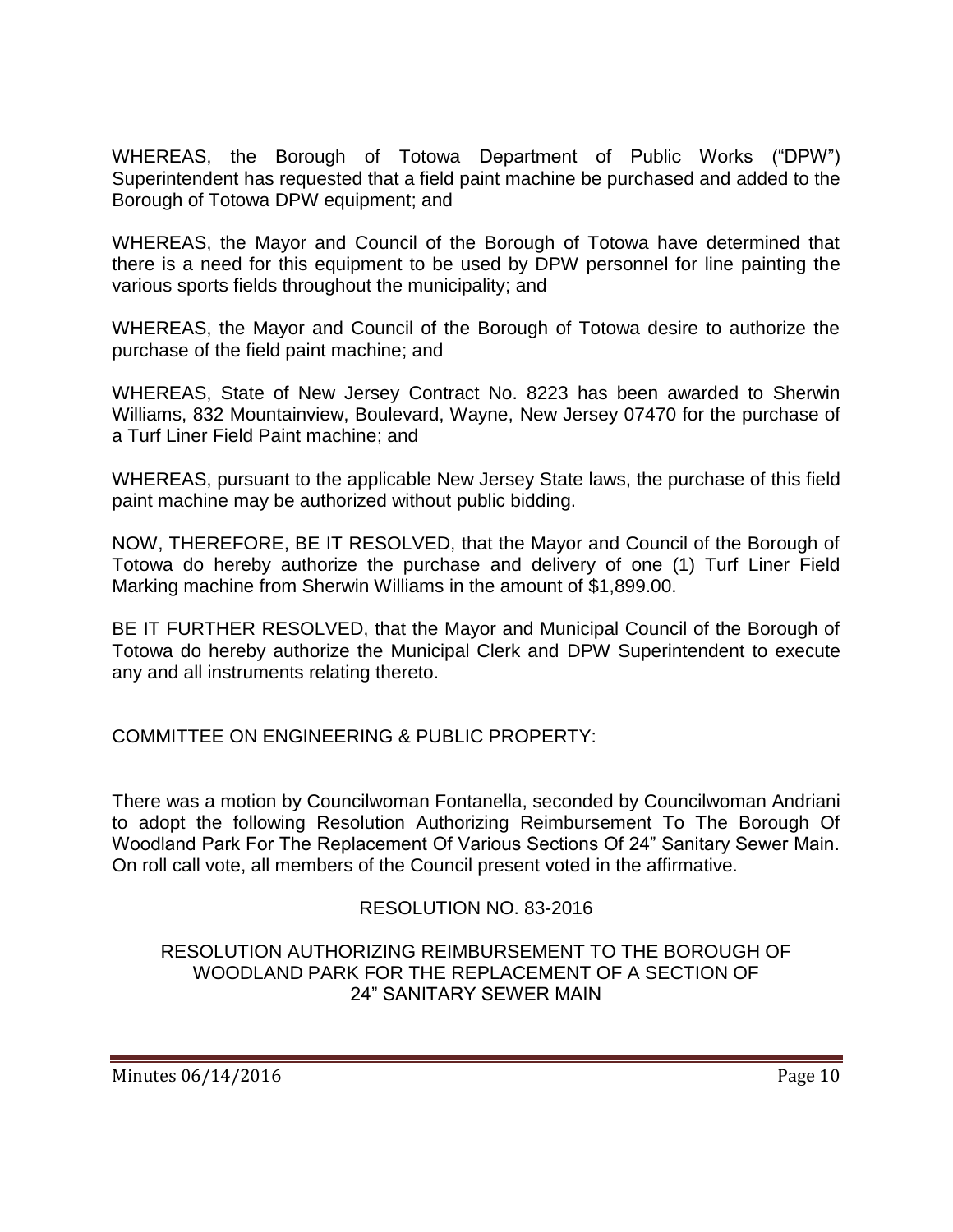WHEREAS, in April of 2011, the Borough of Totowa was advised that the McBride Avenue 24" sanitary sewer force main utilized by the Township of Little Falls, Borough of Totowa and Borough of West Paterson had collapsed in the area of Curtis Place in the City of Paterson; and

WHEREAS, as a result of the collapse, it was necessary to replace approximately 160 feet of pipe at total cost of \$302,120.58; and

WHEREAS, the Borough of Woodland Park has paid for the costs incurred to date in connection with the replacement of the sanitary sewer force main; and

WHEREAS, pursuant to an agreement entered into by the three (3) municipalities, the cost of this repair project shall be split between the municipalities on a pro rata basis with the allocation of costs set at 32.3% for Little Falls, 36.9% for Totowa and 30.8% for Woodland Park; and

WHEREAS; pursuant to the terms set forth in the agreement, the Borough of Totowa was obligated to reimburse Woodland Park in the amount of \$287,224.01 for work done on Phases 1 and 3A of the project; and

WHEREAS, by Resolution No. 44-2012 dated March 12, 2012, the Mayor and Council of the Borough of Totowa authorized payment to Woodland Park in the amount of \$111,482.49 for Phase 1; and

WHEREAS, by Resolution No. 110-2012 dated November 27, 2012, the Mayor and Council of the Borough of Totowa authorized payment to Woodland Park in the amount of \$175,741.52 for Phase 3A; and

WHEREAS, the Borough of Woodland Park has incurred additional costs for Phases 2 and 3B of the repair project in the amount of \$231,921.24; and

WHEREAS, pursuant to the above referenced agreement, the costs of this portion of the project shall also be on a pro rata basis with the allocation of costs as set forth above; and

WHEREAS, the Borough of Woodland Park has invoiced the Borough of Totowa for their share of the costs for Phase 2 and 3B of the project in the amount of \$85,578.94; and

WHEREAS, the Mayor and Council of the Borough of Totowa desire to authorize reimbursement to the Borough of Woodland Park for the above repairs.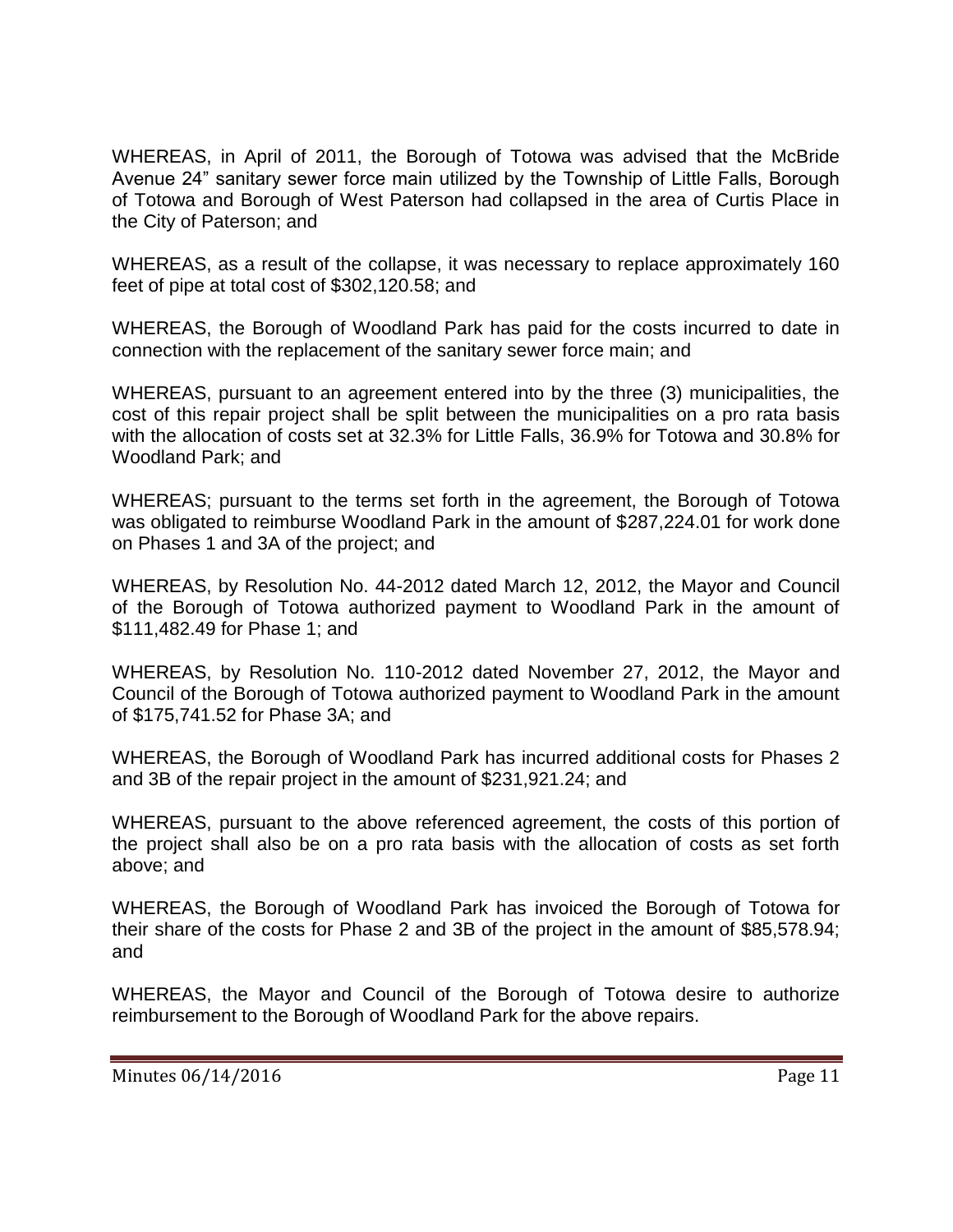NOW, THEREFORE, BE IT RESOLOVED, that the Mayor and Council of the Borough of Totowa do hereby authorize the Borough of Totowa to reimburse the Borough of Woodland Park the sum of \$85,578.94 for their share of costs incurred in the replacement of the 24" sanitary sewer force main.

BE IT FURTHER RESOLVED, that the Municipal Council of the Borough of Totowa does hereby authorize the Mayor and Municipal Clerk to execute any and all instruments relating thereto.

There was a motion by Councilwoman Fontanella, seconded by Councilwoman Andriani to adopt the following Resolution Authorizing The Resurfacing Of Floor At The Fire Rescue Building. On roll call vote, all members of the Council present voted in the affirmative.

# RESOLUTION NO. 84-2016

### RESOLUTION AUTHORIZING THE RESURFACING OF FLOOR AT THE FIRE RESCUE BUILDING

WHEREAS, the Borough of Totowa Fire Chief has advised that the existing floor at the Fire Rescue Firehouse is in need of repairs and has requested that the floor be resurfaced; and

WHEREAS, the Mayor and Council of the Borough of Totowa have determined that there is a need for the floor at the Fire Rescue building to be resurfaced; and

WHEREAS, American Blast Clean Concrete Restoration, Inc., P.O. Box 634, Hawthorne, New Jersey 07507 has submitted a proposal dated May 2, 2016 to provide the labor and materials necessary for the resurfacing of the Firehouse floor at a cost of \$8,000.00, a copy of which is on file at the office of the Borough of Totowa Municipal Clerk; and

WHEREAS, the Mayor and Council of the Borough of Totowa desire to authorize the resurfacing of the Fire Rescue Firehouse floor; and

WHEREAS, pursuant to the applicable New Jersey State laws, the purchase of this vehicle may be authorized without public bidding.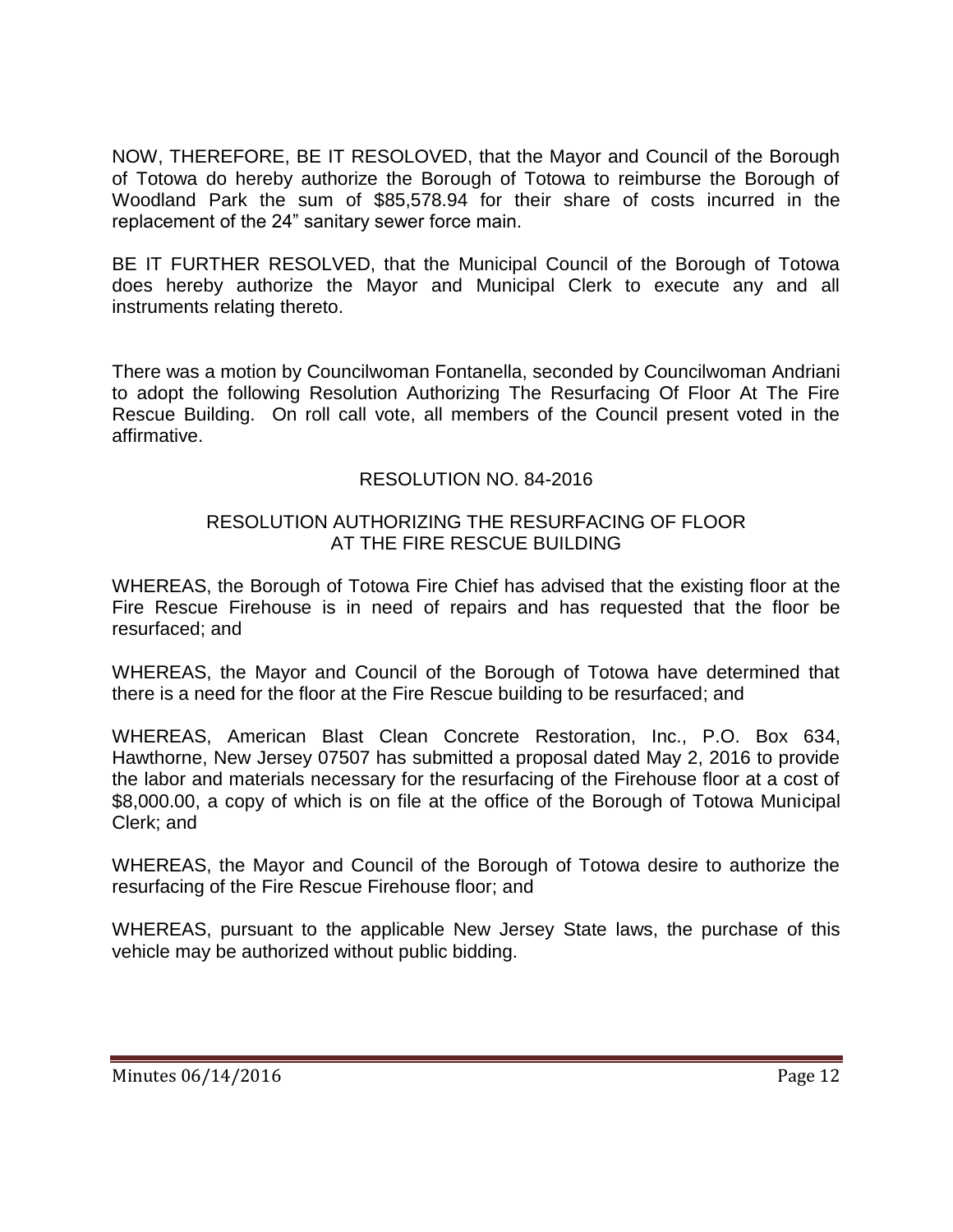NOW, THEREFORE, BE IT RESOLVED, that the Mayor and Council of the Borough of Totowa do hereby authorize American Blast Clean Concrete Restoration, Inc. to provide the labor and materials necessary for the resurfacing of the Fire Rescue Firehouse floor at a cost of \$8,000.00 in accordance with their proposal.

BE IT FURTHER RESOLVED, that the Mayor and Municipal Council of the Borough of Totowa do hereby authorize the Municipal Clerk and Fire Chief to execute any and all instruments relating thereto.

There was a motion by Councilwoman Fontanella, seconded by Councilwoman Andriani to adopt the following Resolution Authorizing Tree Trimming Services For Trees Along Union Boulevard And Around The Municipal Complex. On roll call vote, all members of the Council present voted in the affirmative.

# RESOLUTION NO. 85-2016

### RESOLUTION AUTHORIZING TREE TRIMMING SERVICES ALONG UNION BOULEVARD AND AROUND THE MUNICIPAL COMPLEX

WHEREAS, the Mayor and Council of the Borough of Totowa desire to retain the services of a professional tree trimming company to provide tree trimming services for the Borough of Totowa; and

WHEREAS, the tree trimming services include but are not limited to trimming and thinning all trees along Union Boulevard from Route 80 to Shepherds Lane, all trees at the intersection of Union Boulevard and Lincoln Avenue and the intersection of Union Boulevard and Totowa Road as well as the trees at the Municipal Complex; and

WHEREAS, Green Star Tree Service, P.O. Box 850, Saddle Brook, New Jersey 07663, has submitted a proposal to provide the tree trimming services in an amount not to exceed Fifteen Thousand Five Hundred and 00/100 Dollars (\$15,000.00), a copy of which is on file in the office of the Borough of Totowa Municipal Clerk; and

WHEREAS, the Mayor and Council of the Borough of Totowa did on June 14, 2016 examine the proposal submitted by Green Star Tree Service; and

WHEREAS, pursuant to the applicable New Jersey State laws, these professional services may be authorized without public bidding; and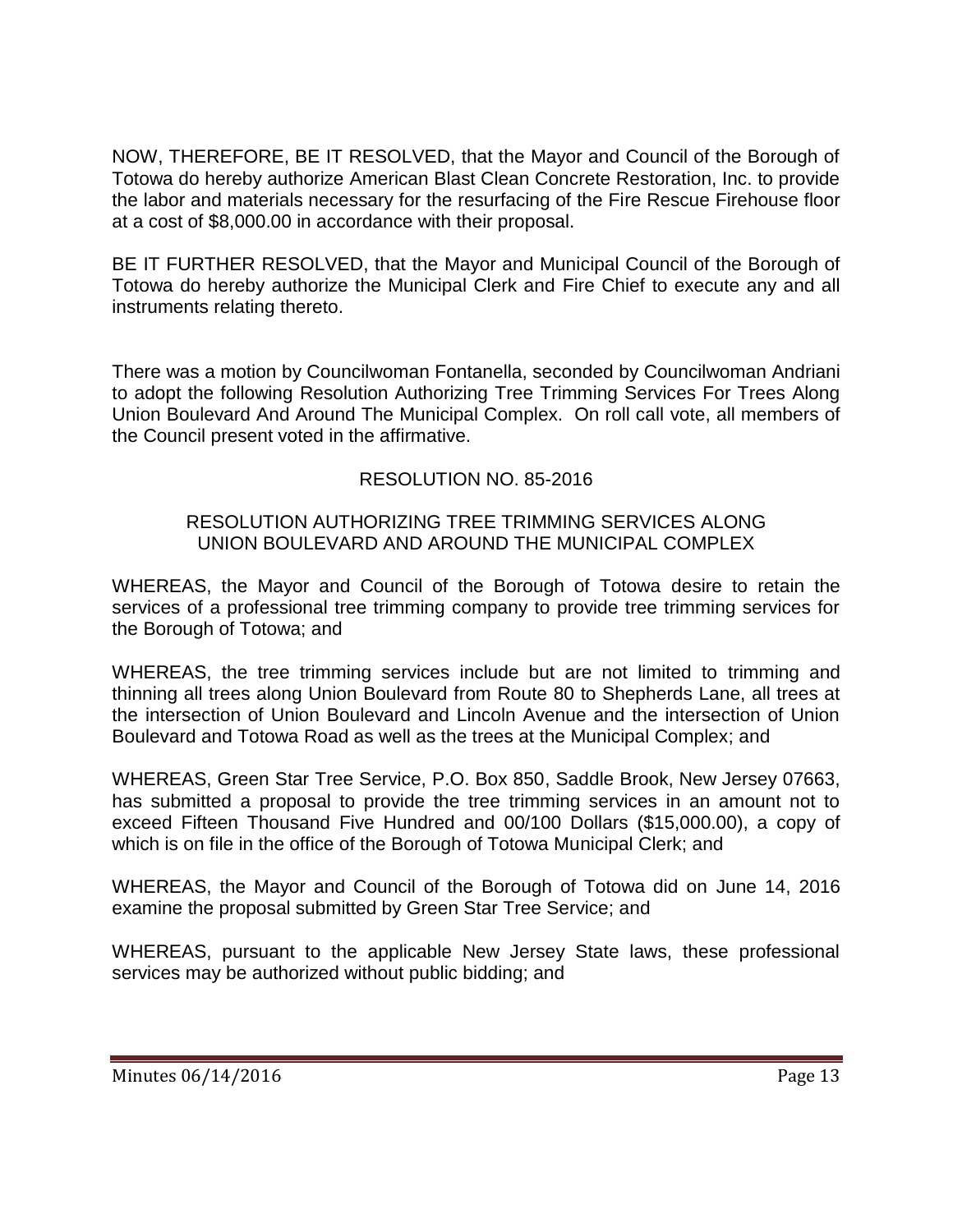WHEREAS, the Borough of Totowa has determined that the awarding of this contract for the aforementioned services will not cause the municipality to exceed the public bidding threshold.

NOW, THEREFORE, BE IT RESOLVED, that the Mayor and Council of the Borough of Totowa do hereby authorize Green Star Tree Service to provide professional tree trimming services as set forth in their proposal for the Borough of Totowa in the amount of Fifteen and 00/100 Dollars (\$15,000.00).

BE IT FURTHER RESOLVED, that the Municipal Council of the Borough of Totowa does hereby authorize the Mayor and Municipal Clerk to execute any and all necessary instruments relating thereto.

# COMMITTEE ON LIAISON & INSPECTION:

There was a motion by Councilwoman Andriani, seconded by Councilman Bucher to adopt the following Resolution Of The Borough Of Totowa Designating Certain Property In The Borough Of Totowa As An Area In Need Of Rehabilitation. On roll call vote, all members of the Council present voted in the affirmative.

# RESOLUTION NO. 86-2016

### RESOLUTION OF THE BOROUGH OF TOTOWA DESIGNATING CERTAIN PROPERTY IN THE BOROUGH OF TOTOWA AS AN AREA IN NEED OF REHABILITATION

WHEREAS, the Local Redevelopment and Housing Law ("LRHL"), pursuant to N.J.S.A. 40A:12A-1 et seq., authorizes municipalities to determine whether certain parcels of land in the municipality constitute an area in need of rehabilitation; and

WHEREAS, in accordance with the LRHL, the Municipal Council of the Borough of Totowa believes the property commonly referred to as the Lower Borough and encompassing the properties south of Elizabeth Place, west of Willard Avenue and north and east of Totowa Road in the Borough of Totowa, more particularly as set forth in Exhibit "A" (the "Delineated Area") should be designated as an Area in Need of Rehabilitation pursuant to Section 14 of the LRHL, to N.J.S.A. 40A:12A-14; and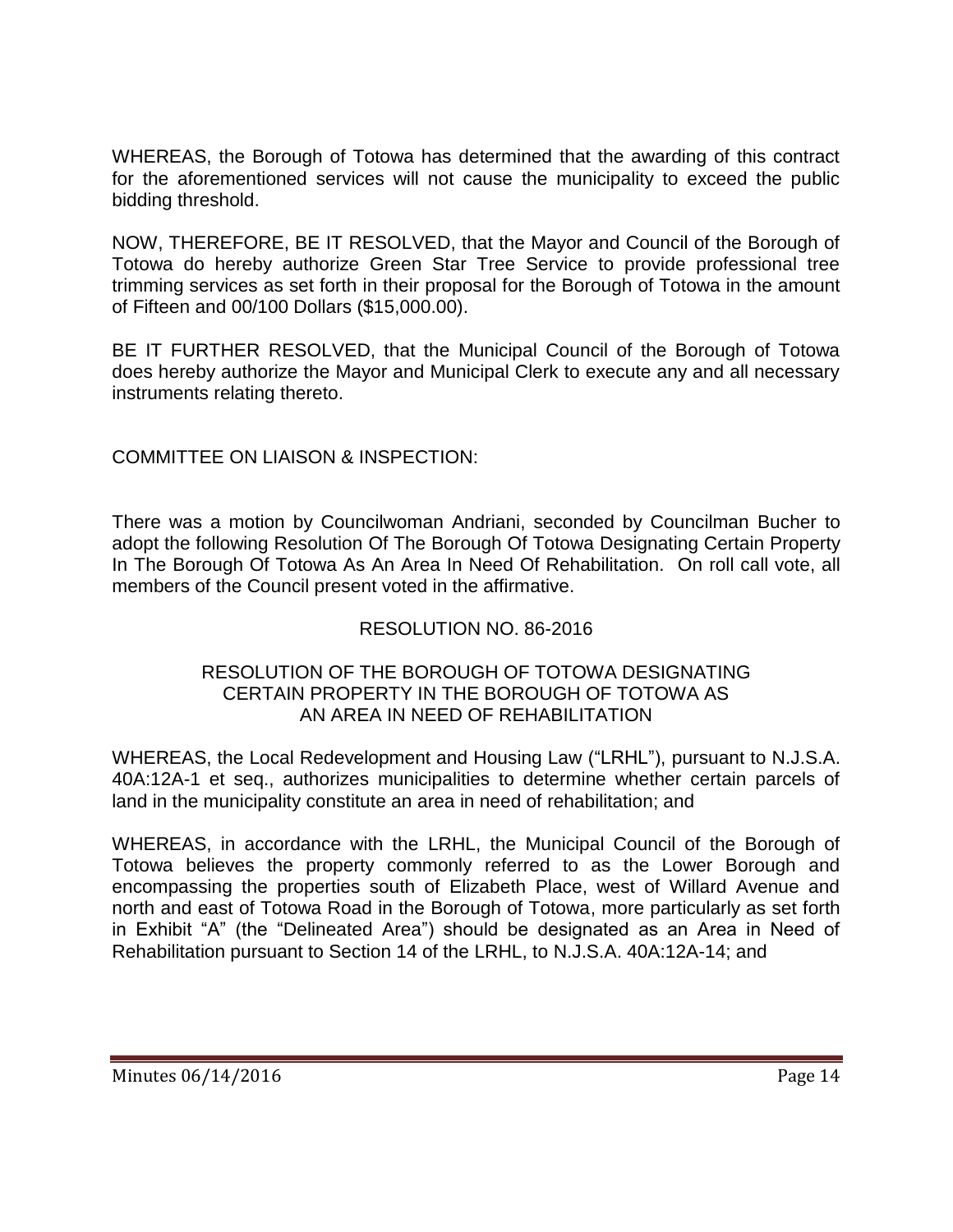WHEREAS, Section 14 of the LRHL, N.J.S.A.40A:12A-14(a), also provides that prior to the adoption of a resolution designating the Delineated Area as an Area in Need of Rehabilitation, the Municipal Council must first submit a copy of the proposed resolution designating the Delineated Area to the Borough of Totowa Planning Board for review; and

WHEREAS, on May 10, 2016, the Municipal Council, acting by Resolution, referred a copy of this resolution to the Borough Planning Board for review and comment pursuant to Section 14 of the LRHL, N.J.S.A. 40A:12A-14(a); and

WHEREAS, the Borough of Totowa Planning Board received a Report from Richard A. Alaimo Engineering Associates dated May 6, 2016 verifying that a majority of the water and sewer infrastructure in the Delineated Area is at least 50 years old and is in need of repair or substantial maintenance and that a program of rehabilitation may be expected to prevent further deterioration and promote the overall development of the Borough of Totowa in accordance with the requirements of Section 14 of the LRHL, N.J.S.A. 40:12A-14(a); and

WHEREAS, based on the Report, the Borough of Totowa Planning Board found that the Delineated Area satisfied the statutory criteria to be designated as an area in need of rehabilitation under Section 14 of the LRHL, N.J.S.A. 40:12A-14(a); and

WHEREAS, the Borough of Totowa Planning Board reviewed this resolution and recommends its adoption and the designation of the Delineated Area as an area in need of rehabilitation in accordance with Section 14 of the LRHL, N.J.S.A. 40:12A-14(a).

NOW, THEREFORE, BE IT RESOLVED, that the Mayor and Council of the Borough do hereby authorize the following:

- 1. The aforementioned recitals are incorporated herein as though fully set forth at length.
- 2. The Municipal Council of the Borough of Totowa hereby designates the Delineated Area as an area in need of rehabilitation pursuant to Section 14 of the LRHL, N.J.S.A. 40A:12A-14(a).
- 3. The Municipal Council of the Borough of Totowa hereby directs that the Municipal Clerk transmit a copy of this Resolution to the Commissioner of the Department of Community Affairs for review in accordance with the LRHL, N.J.S.A. 40A:12A-14(a).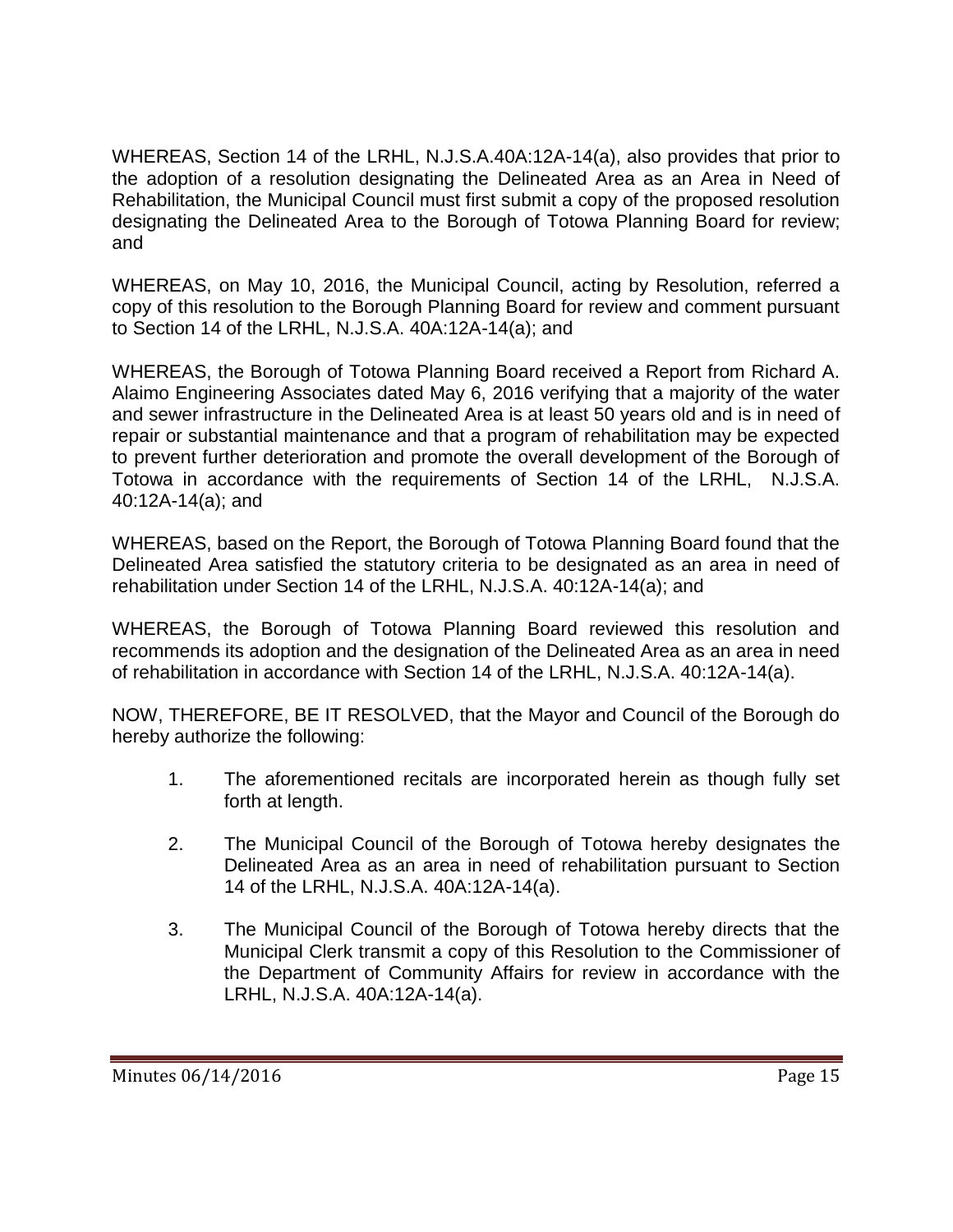- 4. A copy of this resolution shall be available for public inspection at the office of the Municipal Clerk.
- 5. This resolution shall be effective immediately.

There was a motion by Councilwoman Andriani, seconded by Councilman Bucher to adopt the following Resolution In Support Of The Adoption Of Senate Bill 2254 And Assembly Bill 3821 To Clarify Municipal Affordable Housing Obligations. On roll call vote, all members of the Council present voted in the affirmative.

# RESOLUTION NO. 87-2016

### RESOLUTION IN SUPPORT OF THE ADOPTION OF SENATE BILL 2254 AND ASSEMBLY BILL 3821 TO CLARIFY MUNICIPAL AFFORDABLE HOUSING OBLIGATIONS

WHEREAS, pursuant to the March 2015 New Jersey Supreme Court order which transferred oversight of the Fair Housing Act ("FHA") to the Courts, many municipalities, including the Borough of Totowa, filed declaratory judgment actions to voluntarily comply with their present and prospective affordable housing requirements as established in the FHA; and

WHEREAS, the FHA and existing case law are clear that "present and prospective fair share of the housing need in a given region … shall be computed for a 10-year period." (See N.J.S.A. 52:27D-307(c)); and

WHEREAS, in October 2015, the Middlesex County Superior Court issued a decision that included a distinct "gap period" obligation, retroactively imposing an additional municipal obligation over an additional 16 year period, separate and apart from the normal 10 year present and prospective need set forth in the FHA. Recently the Ocean County Superior Court did the same. The Ocean County decision is currently on appeal; and

WHEREAS, this "gap period" issue arises out of COAH's inability to promulgate third round regulations from 1999 to the present or make any final determination as to state and regional housing need. Despite this, the courts are not holding COAH accountable but rather are imposing additional obligations on municipalities. These retroactive obligations will have a significant and unfunded impact on municipalities, straining their already overburdened resources; and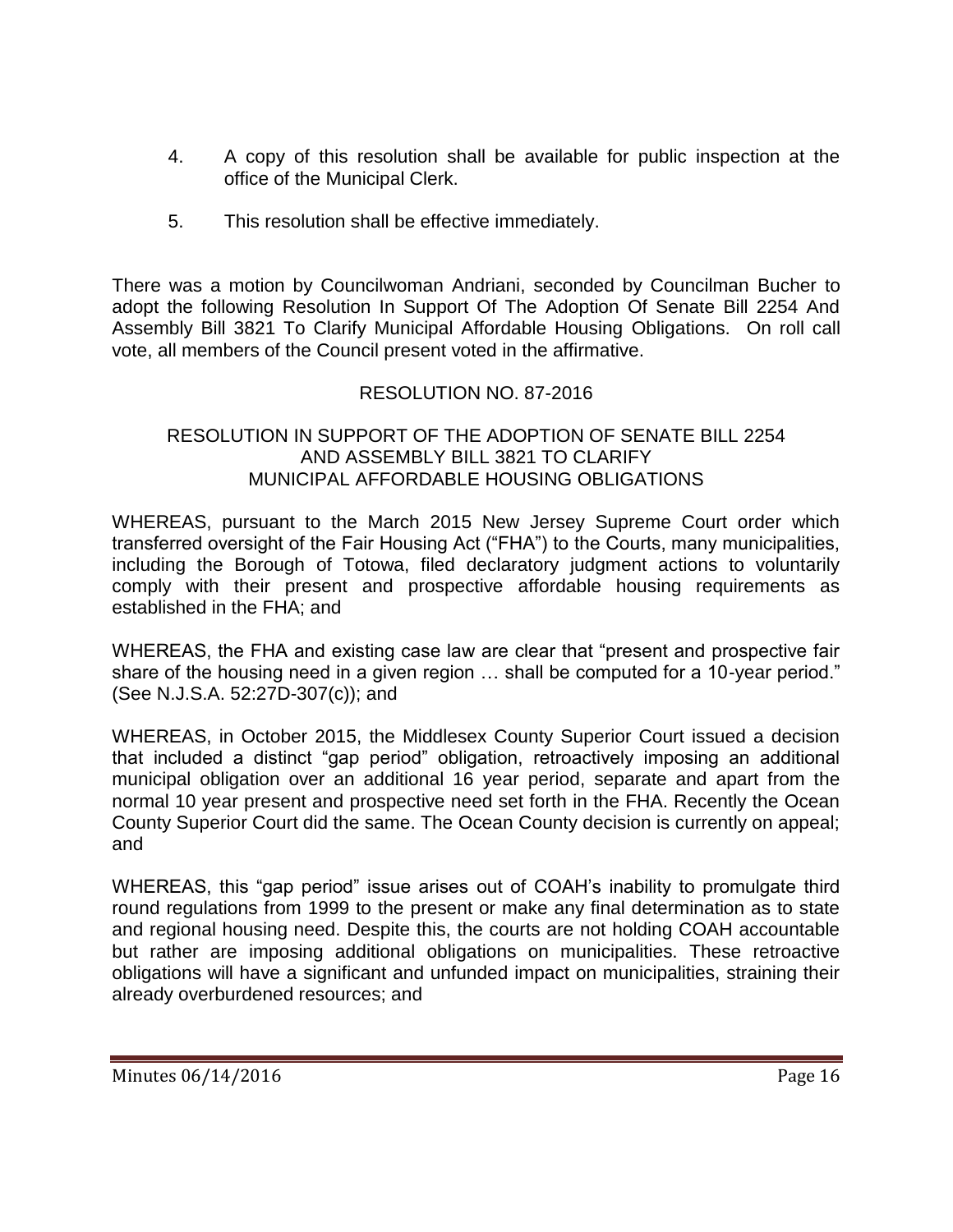WHEREAS, aside from other inequities and issues imposed by a so-called "gap" obligation, the households counted in the "gap period" may well be double counted when the present need is calculated. The prospect of double counting compounds this dilemma and will likely result in forcing municipalities and their property taxpayers to subsidize development or subject them to court orders allowing enormous numbers of new housing units as a result of "builder's remedy" lawsuits. Such a result will radically and irrevocably transform the character and quality of life for all New Jersey residents; and

WHEREAS, hundreds of New Jersey's municipalities have expended significant financial and other administrative resources in their attempts to voluntarily comply with their constitutional obligation for affordable housing as established by the Supreme Court and the FHA. As a direct result of the State's failure to advance viable regulations or enact overdue legislative reform, this will only continue to spiral out of control; and

WHEREAS, Senate Bill S2254 and Assembly Bill A3821 are important legislative remedies designed to clarify existing law and preclude these significant, unfair impacts. Swift and decisive adoption of both is a critical step toward a more rational statewide housing policy, including reasonable and achievable obligations for municipalities;

NOW THEREFORE BE IT RESOLVED on this 14<sup>th</sup> day of June, 2016, by the Mayor and Council of the Borough of Totowa, County of Passaic, State of New Jersey, that:

- 1. The Mayor and Council hereby support the adoption of Senate Bill S2254 and Assembly Bill A3821 to clarify that a municipality's present and prospective fair share of the housing need in a given region shall be computed for a 10-year period, and shall not include a retrospective obligation arising from any so called "gap period."
- 2. The Mayor and Township Council urge the members of the New Jersey Senate, General Assembly and the Governor to swift and decisively adopt both as a critical step toward a more rational statewide housing policy, including reasonable and achievable obligations for municipalities.
- 3. A certified copy of this resolution be sent to Hon. Chris Christie, Governor; Hon. Steve Sweeney, President, NJ Senate; Hon. Vincent Prieto, Speaker, NJ General Assembly; and the Borough of Totowa's Legislative Representatives in the State Senate and Assembly.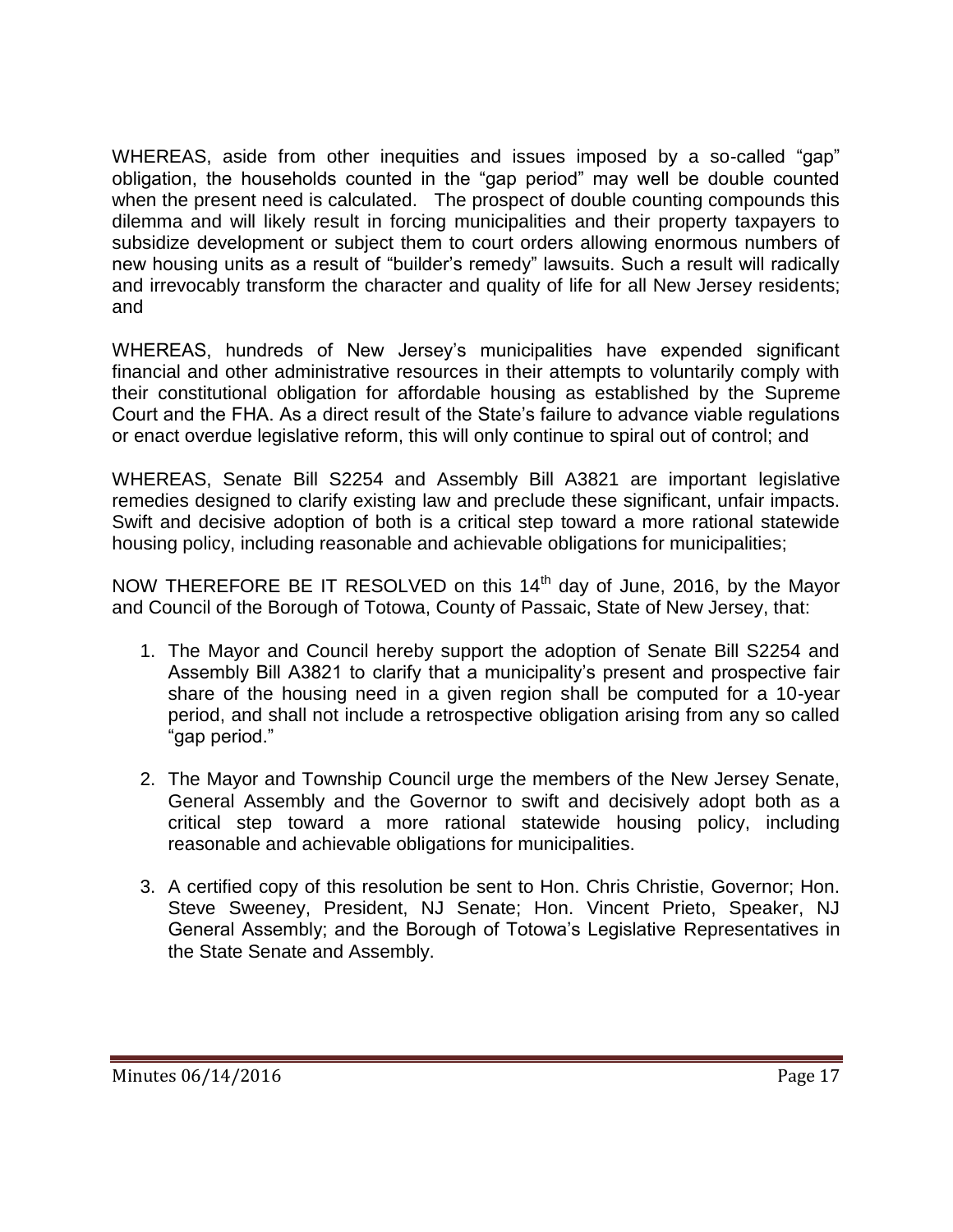A letter of resignation was received from Planning Board Commissioner Joseph Niland. There was a motion by Councilwoman Andriani, seconded by Councilman Bucher to accept his letter and send him a letter of thanks. On roll call vote, all members of the Council present voted in the affirmative.

A letter of resignation was received from Shade Tree Commissioner Arlene Festa. There was a motion by Councilwoman Andriani, seconded by Councilman Bucher to accept her letter and send her a letter of thanks. On roll call vote, all members of the Council present voted in the affirmative.

# MAYOR'S APPOINTMENT

#### I, Mayor John Coiro, do hereby appoint Norman Makoujy as a Shade Tree Commissioner for an unexpired term ending on December 31, 2019.

The above is a Mayor's appointment and does not require Council consent or confirmation.

# COMMITTEE ON LEGISLATION & ORDINANCES:

There was a motion by Councilman Bucher, seconded by Councilman Picarelli to introduce on first reading and advertise for public hearing the following entitled ordinance. On roll call vote, all members of the Council present voted in the affirmative.

#### **ORDINANCE NO. 13-2016**

#### **A CAPITAL ORDINANCE APPROPRIATING THE SUM OF \$132,720 FOR THE INSTALLATION OF TENNIS COURTS AT LINCOLN FIELD TO BE UNDERTAKEN BY THE BOROUGH OF TOTOWA AND TO APPROPRIATE \$132,720 FROM PASSAIC COUNTY OPEN SPACE GRANTS**

There was a motion by Councilman Bucher, seconded by Councilman Picarelli to adopt the Resolution Approving Capital Budget Amendment. On roll call vote, all members of the Council present voted in the affirmative.